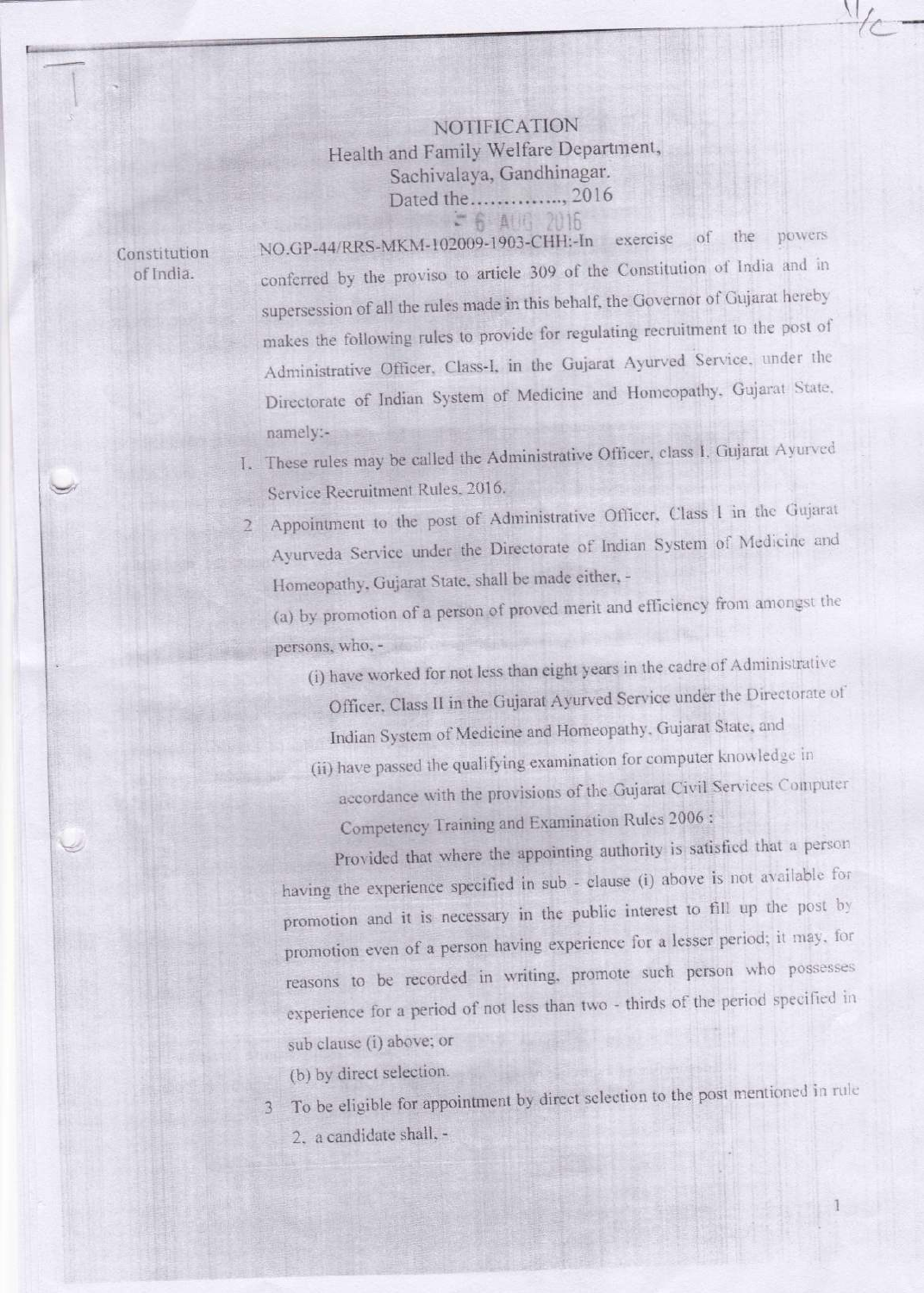## not be more than 40 years of age :  $(a)$

Provided that the upper age limit may be relaxed in favour of a candidate who is already in the service of the Government of Gujarat in accordance with the provisions of the Gujarat Civil Services Classification and Recruitment (General) Rules, 1967:

Provided further that nothing contained in clause (b) of sub - rule (9) of rule 8 the Gujarat Civil Services Classification and Recruitment (General) Rules, 1967 shall be applicable in so far as relaxation of upper age limit as prescribed above is concerned.

possess  $(b)$ 

- (i) a graduate degree with at least Second Class in any faculty obtained from the University established or incorporated by or under the Central or State Act in India; or any other educational institution recognised as such or declared to be deemed as a University under section 3 of the University Grants Commission Act, 1956 or possess an equivalent qualification recognised as such by the Government ; and
- (ii) have about five years' administrative experience on the post not below the rank of Office Suprintendent, class III or Head clerk, Class-III in the Government,  $or \angle$
- (iii) have about 'five years' administrative experience in Local bodies, Government undertaking, Board, Corporation or Limited Company established under the Companies Act, 2013 on the post which can be considered equivalent to the post of Office Suprintendent Class III, or Head Clerk, Class III in the Government.
- (c) The possess the basic knowledge of computer application as prescribed in the Gujarat Civil Services Classification and recruitment (General) Rules 1967; and
- (d) possess adequate knowledge of Gujarati or Hindi or both.
- The candidate appointed by direct selection shall be on probation for a period of  $\Delta$ two years.
- The candidate appointed by direct selection shall require to pass the departmental examination and an examination in Hindi or Gujarati or both in accordance with the rules prescribed by the Government.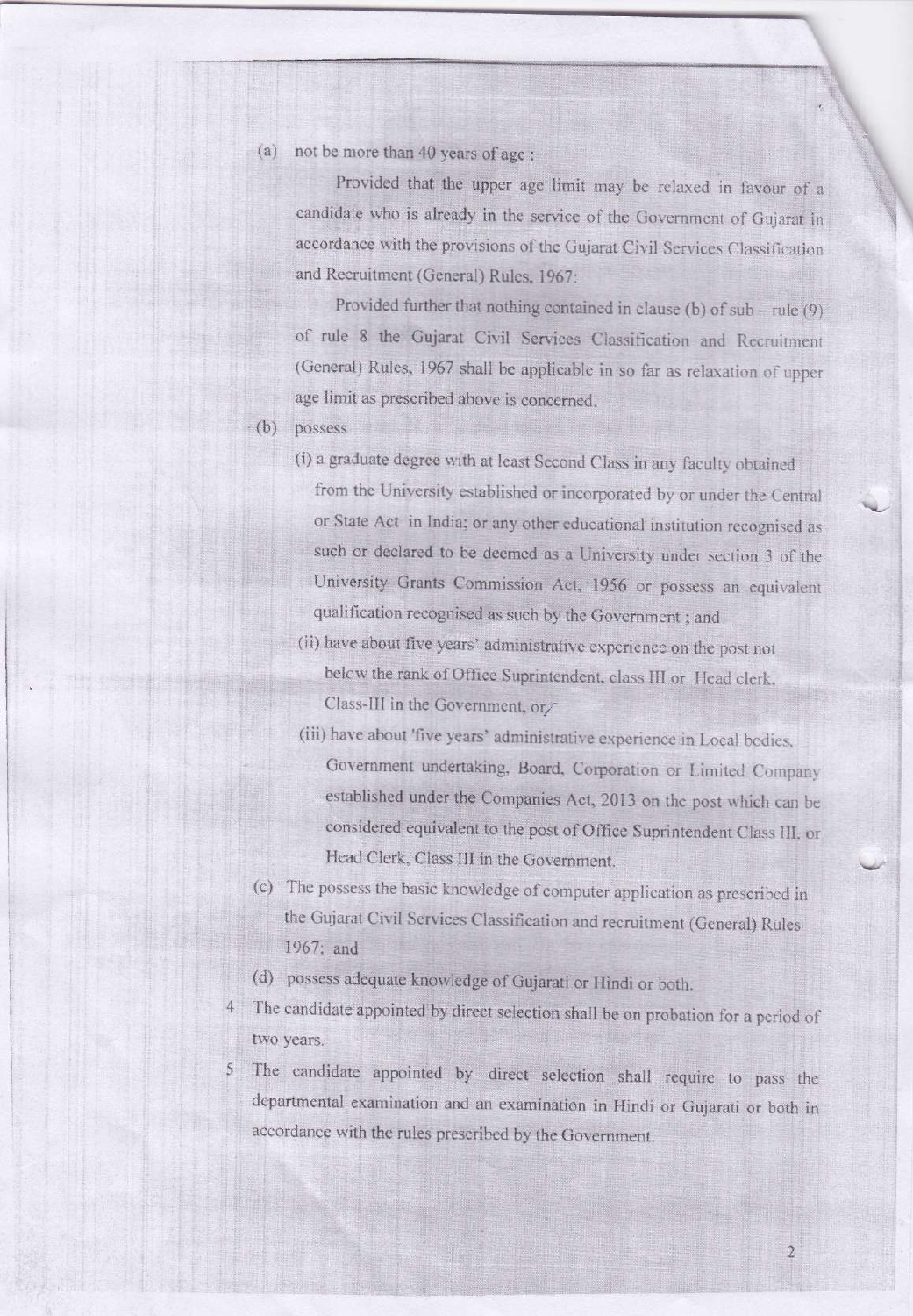- The candidate appointed by direct selection shall, during his probation period, 6 shall require to undergo pre-service training and pass the post training examination in accordance with Gazetted Officers pre-service Training and Examination Rule, 1970.
- The candidate appointed by direct selection shall during his probation period 7 require to pass the qualifying examination for computer knowledge in accordance with the Gujarat Civil Services Computer Competency Training and Examination Rules 2006.
- The candidate appointed either by direct selection or by promotion shall require 8 to undergo such training and pass such examination as may be prescribed by the Government.
- The candidate appointed by direct selection shall require to furnish a security  $Q$ and surety bond in such form, for such amount and for such period as may be prescribed by the Government.

By order and in the name of the Governor of Gujarat,

Deputy Secretary to Government.